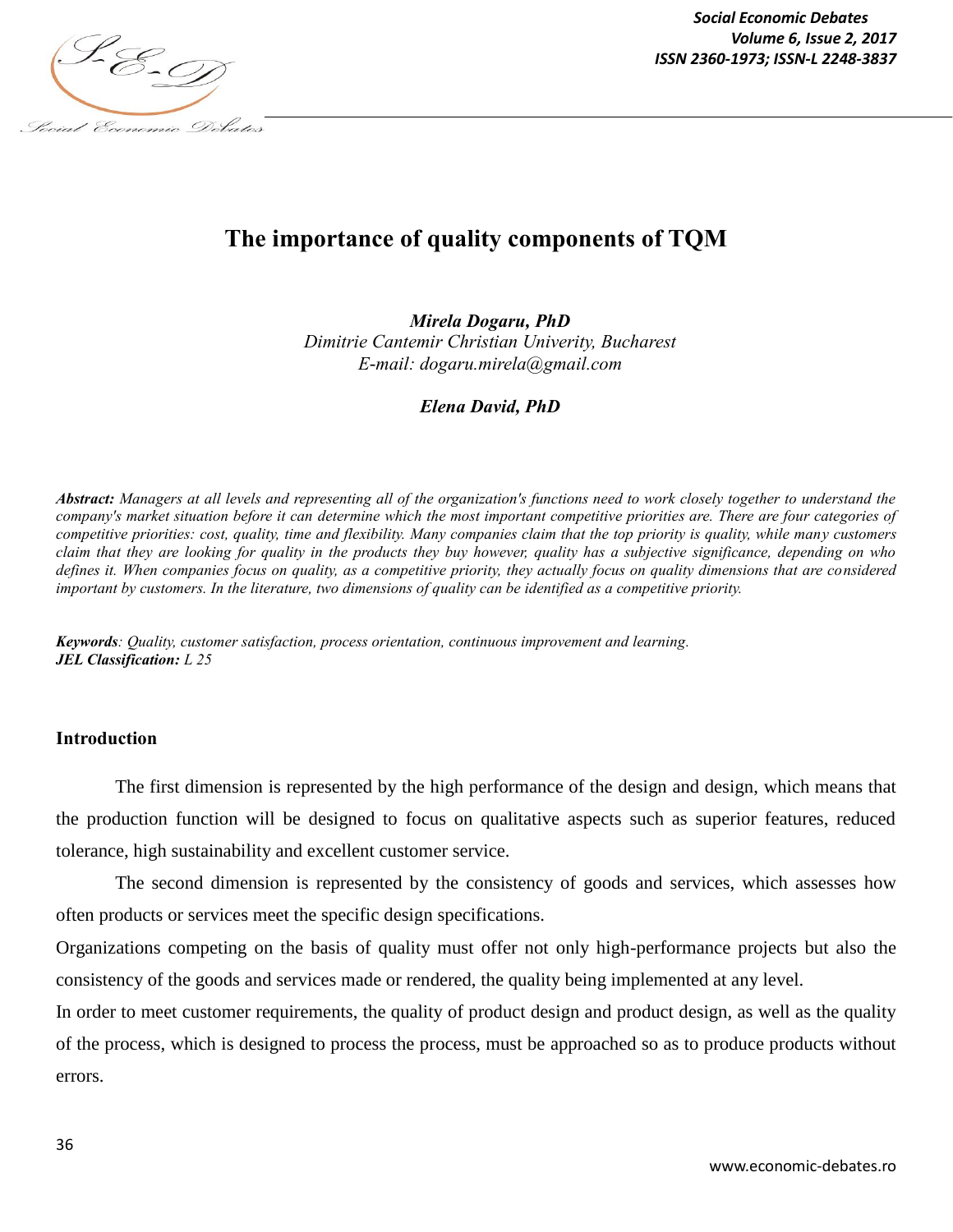

## **Synthesis of quality definitions**

In 1984, Professor David Garvin, following a synthesis of quality definitions from a number of disciplines, philosophy, economics, marketing, or operational management, published an article with five important visions of quality:

- 1. *Quality is something that can be recognized, but cannot be defined - the Transcendent Approach. This vision has no substance or utility for the organization's managers. "I'll know when I see" does not set the necessary goals on which to organize or manage a project;*
- 2. *Quality is compliance with specifications - "The User-Based Approach". From this perspective, a user has a much more convincing vision of quality. Often, when assessing the specific features of a product, such as availability or reliability, manufacturers look at the user's perspective to understand the overall quality of the product. By quantifying the features or identifying the quality aspects, goals can be set and you can know when they have been met;*
- 3. *Quality is compliance with the specifications - the Manufacturing-based Approach ("The Manufacturing-based Approach"). This perspective extends the image of quality, looking at it both during and after the production process. This quality vision determines whether the product has been correctly made from scratch, avoiding the costly remediation of troubleshooting activities. This vision is procedural, advocating compliance with processes;*
- 4. *The quality is related to the inherent characteristics of the product - the product-based approach ("Product-based Approach"). This vision penetrates the product's interior and evaluates its features;*
- 5. *Quality depends on the value the client is willing to pay in exchange for - the Value-Based Approach ("Value-Based Approach"). This vision highlights the fact that people evaluate their quality and characteristics differently. Moreover, each individual has a tolerance of risk, as well as a point of view on the role of technology in the various activities.*

In practice, two types of qualities can be identified:

1. *External - corresponding to customer satisfaction. Achieving external quality requires delivering a product or service that meets customer expectations in order to generate loyalty and further improve the company's market share. Beneficiaries of external quality are company customers and external*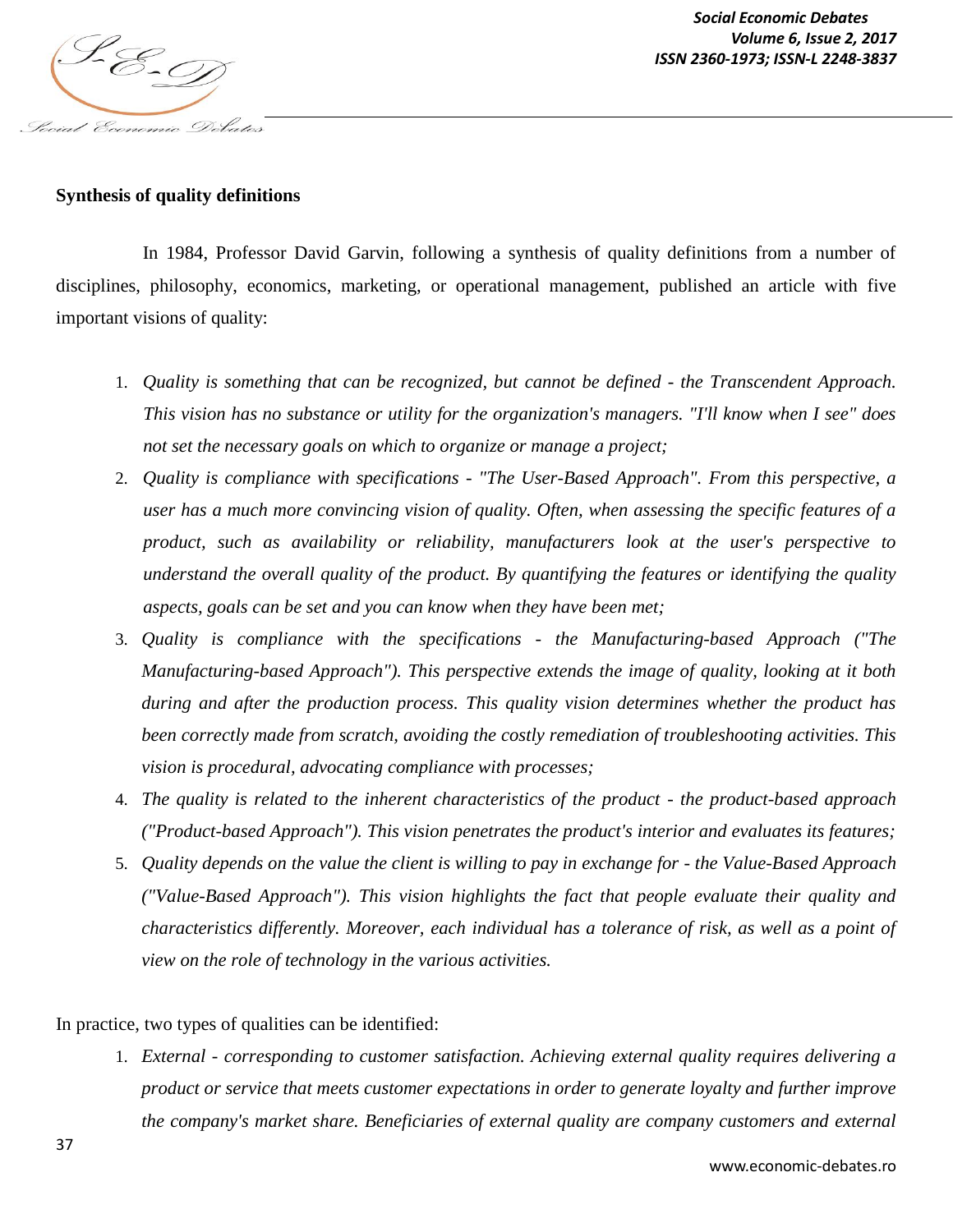

*partners, this type of quality requires listening to customers and identifying implicit needs, which sometimes customers do not express to be taken into account;*

2. *Internal - to improve the internal functioning of a company. The purpose of internal quality is to implement the means to make the organization's most accurate presentation and to identify and limit the malfunctions. The beneficiaries of internal quality are the management of the company and the employees. Internal quality is based on a participatory approach, in which internal processes are identified and formalized.*

*The purpose of quality is therefore to provide the customer with an adequate supply of products and services, based on controlled processes, while ensuring that improving their performance does not entail additional costs. Often, it is possible to improve or eliminate a large number of problems at a low cost. However, the higher the quality is the higher the costs.*

For private sector companies, meeting customer requirements is not a problem, but rather satisfying them, under better conditions than competition, is the challenge of all. In contrast, in the public sector, quality shows whether public funds have been used to provide a product or service tailored to the needs of customers.

The opposite of quality - the defect - also has a cost. It is generally more costly to correct defects or errors than to produce a product from the very beginning. In addition, the cost of a defect is even greater as its detection is later.

With regard to the three principles of quality, these are represented by:

*- Customer and shareholder orientation - From the perspective of this principle, the customer is regarded as the primary quality assessor. Customers are not just outsiders, but also company employees and company shareholders. To overcome their requirements and expectations, a company must first understand them. In order to understand them, the company must create and maintain customer relationships to fully identify those product features that the customer deems necessary. Relationships are built and maintained by listening, engaging and informing clients. The ultimate result of applying this principle is customer satisfaction and loyalty;*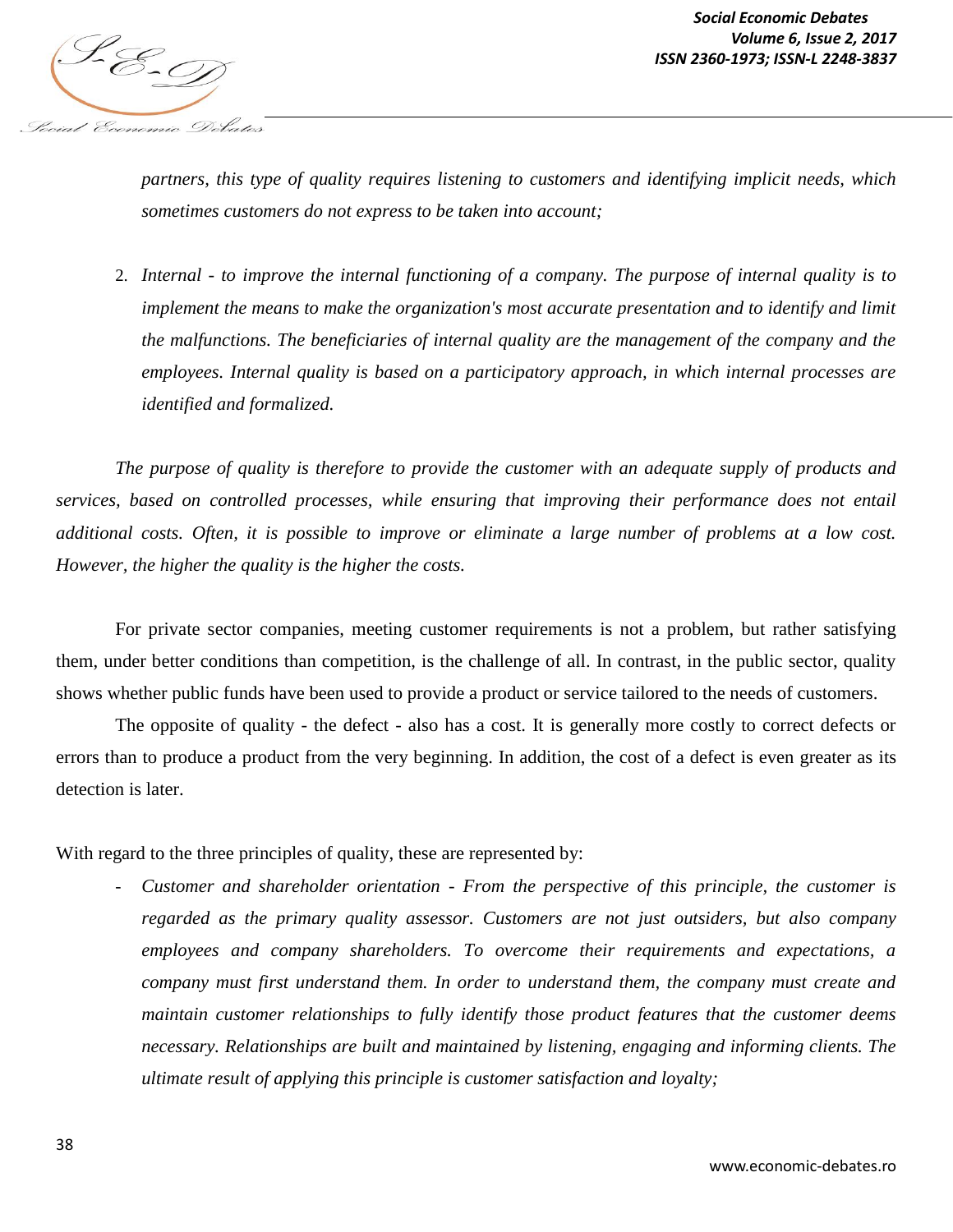

- *locial Economic Debates* 
	- Participation and teamwork this principle focuses on the whole organization as a whole. Regardless of the hierarchical position, each employee is important. Delegating responsibility and authority and rewarding employees for the right activities does not only improve customer satisfaction but also motivate employees. Empowering employees and providing incentives to reward their work is a first step in creating an organization's competitive advantage;
	- *-* Process-orientated, sustained learning and learning implies focusing on a complete set of activities or related processes that underlie the creation of a product or service that meets customer requirements rather than focusing on the optimal performance of different departments and divisions. Applying this principle achieves overall performance and better results for the company.

Applying the quality management system to a company leads to increasing the quality of goods and services on the market, adapting the economic offer to the quality requirements that the company knows, thanks to advances in technology and scientific research. At the same time, managerial principles know improvements and adaptations based on company specificity, endowment with production neofactors and highly specialized workforce.

#### **Conclusion**

Unlike organizations with production activities, service providers have an important disadvantage that the economic product they make is intangible. In this case, the supplied product cannot be seen or touched, but rather experienced. The intangible feature of the product makes it difficult to define quality. Also, since a service is experienced, its perceptions can be extremely subjective and diverse. Quality of service is often defined by perceptual factors that often include adapting to customer needs, staff friendliness and sociability, promptness in dealing with complaints, after-sales service, time to service, consistency of delivery, etc. Looking at these types of features, defining quality in services can be difficult.